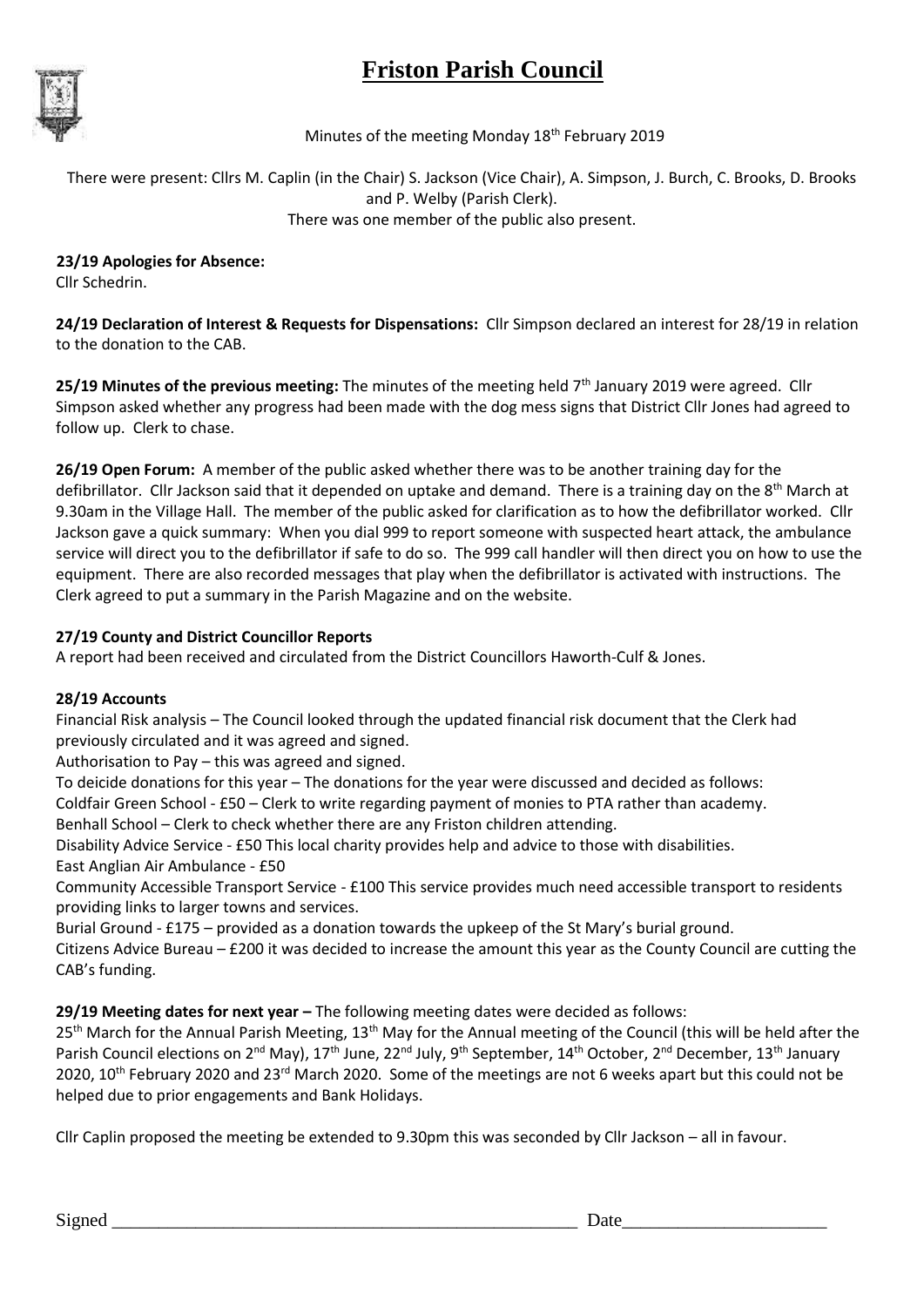## **Friston Parish Council**



### **30/19 Planning –**

DC/19/0290/FUL & 0291/LBC – Duffield House, Grove Road – Alterations and extensions to rear, removal of later (1970's) internal stud work, new windows to rear.

DC/19/0481/FUL – Sage Cottage, Aldeburgh Rd – Erection of pool pavilion. The Council recommended approval for both applications.

This item was moved up the agenda to after the public forum.

**31/19 Report from the SPR proposals working party:** The relationship between the SASES action group/working party was discussed. The Clerk had emailed Liz Thomas the pros and cons of remaining as a Council working group and becoming a stand alone action group. It was suggested that the group become independent of the Council but that a Council would have a representative on the group and report back to the Council at each meeting. The Council could then use the documents written by SASES and add its statutory weight to submissions. Liz said she would discuss this with the group.

All the stage four consultation documents are in the church if anyone would like to view them or residents can contact SPR directly and receive all the information on a USB stick.

Liz reminded the Council that there are two separate projects, East Anglia North and East Anglia Two. Any submission in response to the consultation should be sent to each project. They can be the same letter but should have different headings pertaining to each project.

SASES have a press release going out this week to try and generate media interest which has dropped off recently. Liz asked Cllrs to help out at the PIDs at the SASES table. Cllrs filled in a timesheet with the slots they could cover. If anyone else is interested in helping, please contact Liz Thomas or any member of the SASES group for details. Cllr Burch raised the question of mitigation if the development went ahead. The Clerk reported that Bawdsey had received no mitigation for when the cables were routed through there for the Bramford development. Clerk to make enquiries to SCDC for advice on how to plan for mitigation so the Council can discuss ideas and develop an action plan.

**32/19 Sizewell C:** Cllr Burch attended the SCDC EDF Stage 3 Town & Parish Councils meeting at High Lodge, Hinton. The District Council are looking for feedback for three areas in particular. Design change, transport and the cumulative effects of other energy developments in the area. Cllr Simpson attended the Planning Aid England meeting which was designed to give help to Parish Councils in writing their submission for stage three. Liz Thomas (now Cllr Thomas) and Cllr Caplin will attend the meeting on the 22nd February.

**33/19 Village Parking:** Clerk to write Guy Heald asking for a more detailed proposal regarding the parking that can be discussed at a Council meeting.

**34/19 Defibrillator Update:** This was covered in the open forum.

#### **35/19 Notice Board and Village Gates**

The Clerk had circulated a design and price for the new noticeboard opposite the village green. The Council approved the design and the cost. There was also another design for a smaller board that could be sited down Low Road opposite the dog mess bin. Clerk to check with SCDC regarding siting the board on their land. To receive an update on the costs for village gates – Highways had emailed the Clerk and reported that village gates were not appropriate due to the lack of verge space to safely install them. The engineer asked for other suggestions that the Council thought would be appropriate in the village. Clerk to email and suggest a chicane type obstruction or countdown markers.